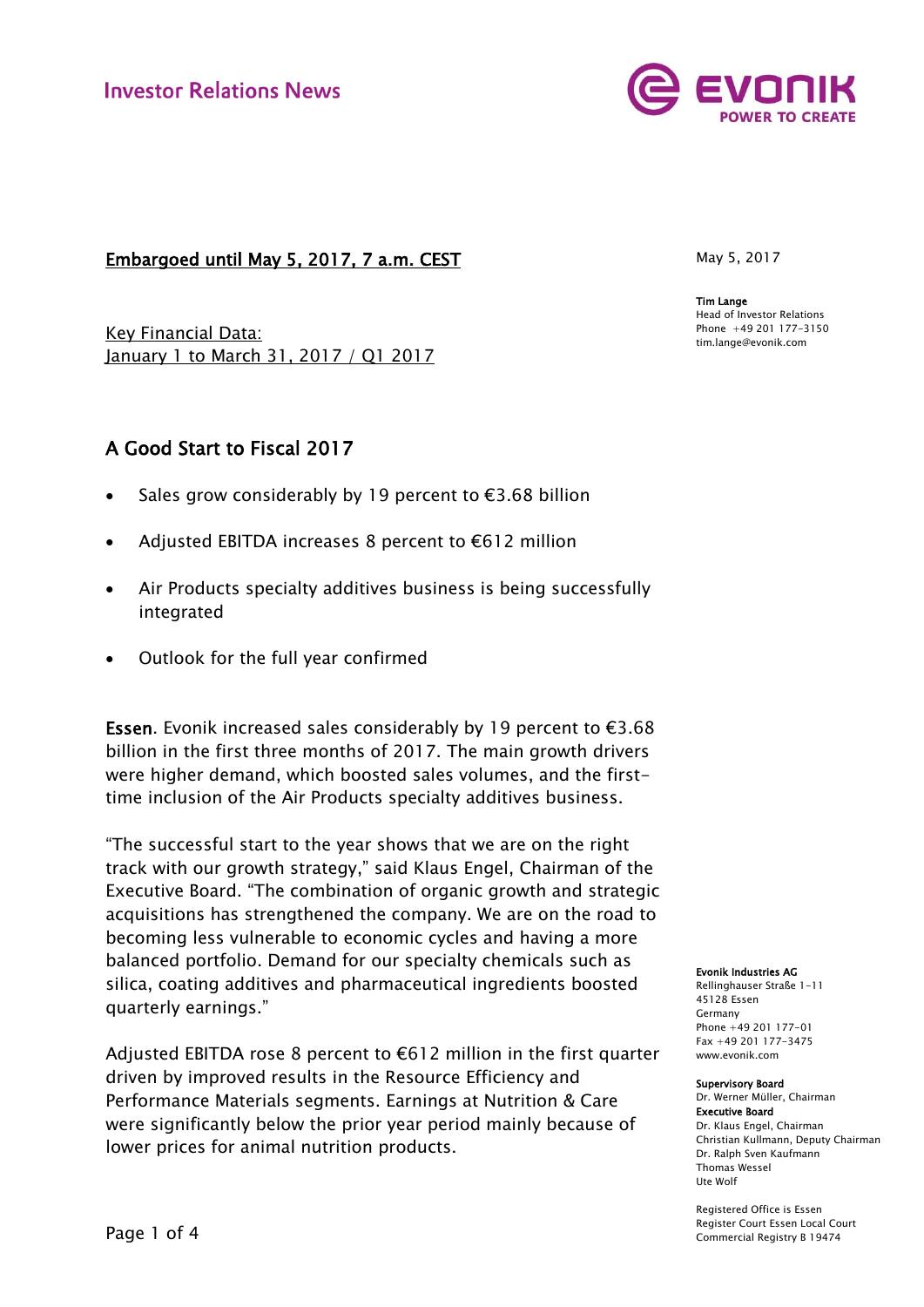

The company's adjusted net income at €260 million remained at about the same level as the first quarter last year with adjusted earnings per share at €0.56. Net income was €160 million, about €80 million less than last year. The decline was primarily due to one-time effects tied to the acquisition of the Air Products specialty additives business.

The specialty additives business acquired from Air Products at the beginning of the year is being integrated successfully and smoothly. The company is still on track to achieve its planned synergies of about €70 million by 2020. The acquisition of the silica business of U.S. company J. M. Huber is progressing well and Evonik aims to close the purchase in the second half of the year.

The company's net financial debt amounted to  $E$ 2.3 billion at the end of the first quarter after payment for the Air Products specialty additives business. "Evonik still has a solid financial position after the biggest acquisition in the company's history," said Chief Financial Officer Ute Wolf. "We are within the framework of a solid investment-grade rating."

## Outlook Confirmed

Evonik is confident of achieving its forecast to grow sales and operating earnings in 2017 and expects adjusted EBITDA to increase to between €2.2 billion and €2.4 billion (previous year: €2.165 billion). The growth segments Nutrition & Care and Resource Efficiency will benefit from the integration of the Air Products specialty additives business.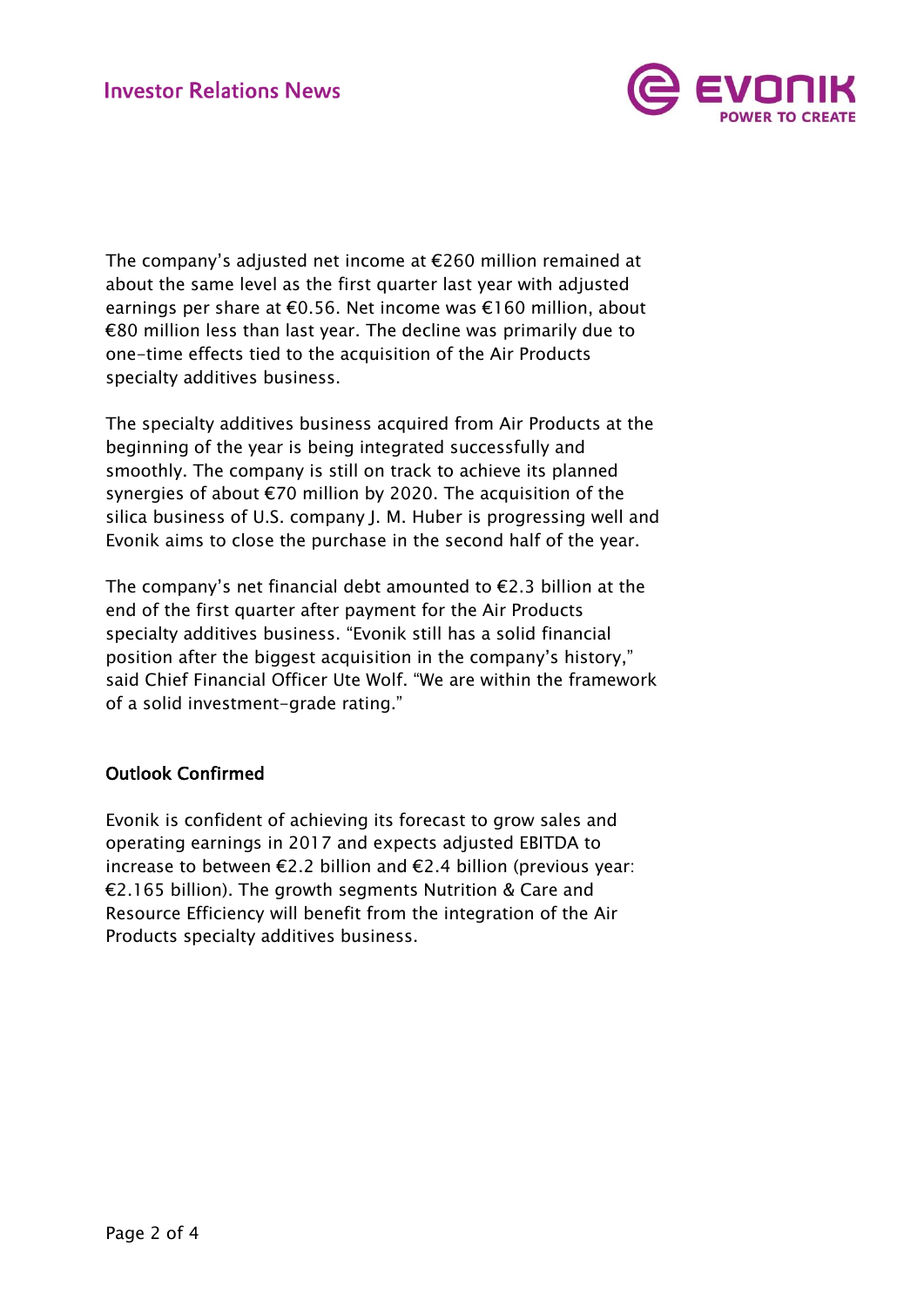

## Segment Performance

Resource Efficiency: Sales rose 24 percent to €1.39 billion with adjusted EBITDA gaining 21 percent to €310 million. High demand for silica from the tire industry, high performance polymers used for example in 3D printing as well as coating additives in the automotive sector boosted sales volumes.

Nutrition & Care: Sales increased 7 percent to €1.12 billion. Results were boosted by the inclusion of the business acquired from Air Products as well as a considerable increase in sales volumes. Countering those were selling prices, which were significantly below the prior year. Adjusted EBITDA fell 35 percent to €189 million at the segment.

Performance Materials: Sales gained 26 percent to €972 million with adjusted EBITDA more than doubling to €159 million. Healthy demand from industries such as automotive and construction as well as a tight supply situation in the market, especially for butadiene and MMA (methyl methacrylate), drove up prices and volumes.

|                                                   | Q <sub>1</sub> | Q1    | Change |
|---------------------------------------------------|----------------|-------|--------|
| (in $\epsilon$ million)                           | 2017           | 2016  |        |
| Sales                                             | 3,683          | 3,106 | 19%    |
| <b>Adjusted EBITDA</b>                            | 612            | 565   | 8%     |
| <b>Adjusted EBIT</b>                              | 405            | 389   | 4%     |
| Adjustments                                       | $-113$         | $-13$ |        |
| Financial result                                  | $-56$          | $-34$ | 65%    |
| Income before income taxes, continuing operations | 236            | 342   | $-31%$ |
| Income taxes                                      | $-72$          | $-98$ | $-27%$ |
| Income after taxes                                | 164            | 244   | $-33%$ |
| thereof attributable to non-controlling interests | 4              | 4     |        |
| Net Income                                        | 160            | 240   | $-33%$ |
| Adjusted net income                               | 260            | 254   | 2%     |

### Evonik Group: Excerpt from Income Statement